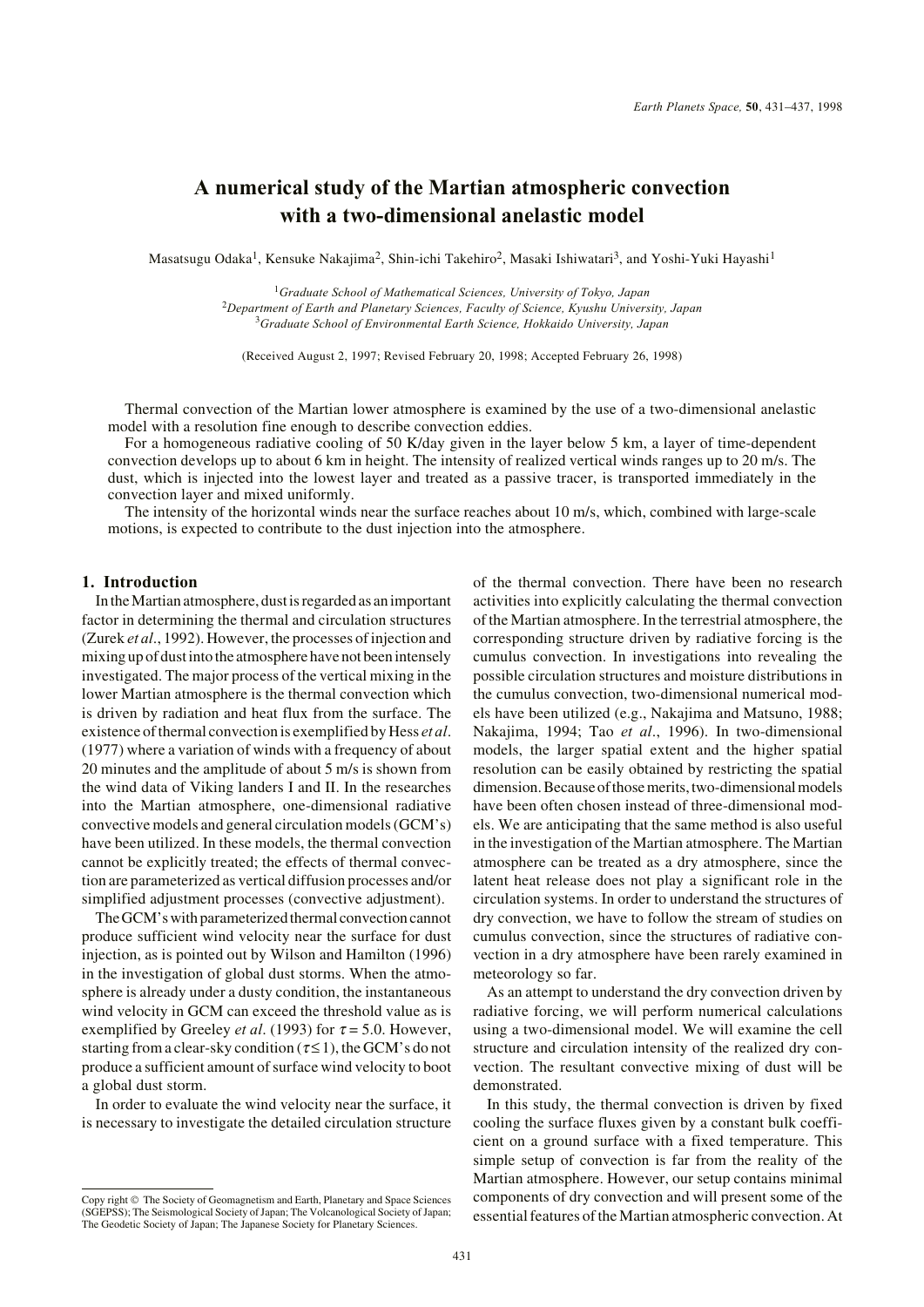the same time, the present study is the necessary first step with which the results of more sophisticated future studies will be compared.

### **2. Model**

We utilize the two-dimensional anelastic system of Ogura and Phillips (1962), i.e., a Boussinesq system that permits the vertical variation of the basic state. This is the system that has been often utilized in various models for investigating terrestrial deep convection (e.g., Fovell and Ogura, 1988; Vallis *et al*., 1997): The governing equations are given as

$$
\frac{\partial(\rho_0 u)}{\partial x} + \frac{\partial(\rho_0 w)}{\partial z} = 0,\tag{1}
$$

$$
\frac{\partial u}{\partial t} + u \frac{\partial u}{\partial x} + w \frac{\partial u}{\partial z} \n= -c_p \theta_0 \frac{\partial \pi}{\partial x} + \frac{\partial}{\partial x} \left( K \frac{\partial u}{\partial x} \right) + \frac{1}{\rho_0} \frac{\partial}{\partial z} \left( \rho_0 K \frac{\partial u}{\partial z} \right),
$$
\n(2)

$$
\frac{\partial w}{\partial t} + u \frac{\partial w}{\partial x} + w \frac{\partial w}{\partial z} \n= -c_p \theta_0 \frac{\partial \pi}{\partial z} + g \frac{\theta}{\theta_0} + \frac{\partial}{\partial x} \left( K \frac{\partial w}{\partial x} \right) + \frac{1}{\rho_0} \frac{\partial}{\partial z} \left( \rho_0 K \frac{\partial w}{\partial z} \right),
$$
\n(3)

$$
\frac{\partial \theta}{\partial t} + u \frac{\partial \theta}{\partial x} + w \frac{\partial (\theta + \theta_0)}{\partial z} \n= \frac{\partial}{\partial x} \left( K \frac{\partial \theta}{\partial x} \right) + \frac{1}{\rho_0} \frac{\partial}{\partial z} \left( \rho_0 K \frac{\partial (\theta + \theta_0)}{\partial z} \right) \n+ \frac{Q_{\text{rad}}}{\left( p_0 / p_{00} \right)^{R/c_p}},
$$
\n(4)

432<br>
432<br>
432<br>
10. ODAKA *et als*: A NUMERICAL STUDY OF<br>
whill which the results of more sophisticated future staties<br>
will be compared.<br>
2. **Model**<br>
We utilize the two-dimensional anelaxic system of Ogura<br>
10. **We utili** where *x* and *z* are the horizontal and vertical coordinates, *u* and *w* are the corresponding velocity components,  $\rho$  is density,  $p$  is pressure,  $\theta$  is the deviation of potential temperature from the basic state, and  $\pi$  is the deviation of  $(p_0 / p_{00})^{R/c_p}$  from the basic state. Thermodynamic variables of the basic state depend only on *z* and are denoted by the subscript 0.  $p_{00}$ ,  $c_p$  and *R* are the constant reference pressure, specific heat at constant pressure, and gas constant. Their values are 7 hPa, 734.9 J/kg/K, 189.0 J/kg/K, respectively.*Q*rad is the cooling rate that crudely represents the effect of radiative processes. *K* is the coefficient of turbulent mixing, whose value is evaluated by following Klemp and Wilhelmson (1978). The coefficient is given as  $K = 0.2 \sqrt{\varepsilon} l$ . *l* is the characteristic mixing length which is determined as the smaller value of the grid size or the height of the grid point.  $\varepsilon$  is the subgrid turbulent kinetic energy whose prognostic equation is given as follows:

$$
\frac{d\varepsilon}{dt} = -g \frac{K}{\theta_0} \frac{\partial(\theta + \theta_0)}{\partial z} \n+ K \left\{ \left( \frac{\partial u}{\partial z} + \frac{\partial w}{\partial x} \right)^2 + 2 \left[ \left( \frac{\partial u}{\partial z} \right)^2 + \left( \frac{\partial w}{\partial x} \right)^2 \right] \right\} \n- 0.2 \frac{\varepsilon^{3/2}}{l} + \frac{\partial}{\partial x} \left( K \frac{\partial \varepsilon}{\partial x} \right) + \frac{1}{\rho_0} \frac{\partial}{\partial z} \left( \rho_0 K \frac{\partial \varepsilon}{\partial z} \right).
$$
\n(5)

In this study, dust is radiatively inactive and is treated only as a passive tracer. The terminal fall velocity of dust is ignored, which is a good approximation for the short period of time integration performed in this study. According to the estimation by Conrath (1975), the terminal velocity of a dust particle with a diameter of 1  $\mu$ m is about 10<sup>-3</sup> m/sec, by which is falls less than 100 m for a period of one day. Time evolution of dust mixing ratio *q* is expressed as

$$
\frac{\partial q}{\partial t} + u \frac{\partial q}{\partial x} + w \frac{\partial q}{\partial z} = \frac{\partial}{\partial x} \left( K \frac{\partial q}{\partial x} \right) + \frac{1}{\rho_0} \frac{\partial}{\partial z} \left( \rho_0 K \frac{\partial q}{\partial z} \right). (6)
$$

Equations (1) to (6) are discretized on the staggered grid. Both the horizontal and vertical grid intervals are 100 m. The lowest level of the horizontal wind is placed at 50 m height. The model domain is extended to a width of 51.2 km and to a height of 10.0 km.

Radiative forcing *Q*rad is introduced as a uniform cooling rate in the lower layer of the atmosphere. The choice of negative value of *Q*rad might confuse those who are familiar with the daytime condition of the Martian atmosphere. However, under the radiative-convective equilibrium state, convection should develop so that convective heating balances with radiative cooling. According to the one-dimensional calculation by Haberle *et al*. (1993), the parameterized convective heating in daytime is 50 K/day in the region where convection occurs. In the standard experiment of our study, expecting the emergence of convection with the same intensity as that of Haberle *et al*. (1993), the radiative cooling is assumed to be 50 K/day below 5 km in the atmosphere. Experiments with cooling rates of 6.25 K/day, 12.5 K/day, 25 K/day and 100 K/day are also performed to investigate the dependency of the convective motions on the intensity of radiative cooling.

The horizontal boundary conditions are cyclic. At the top and bottom of the atmosphere, the vertical velocity is assumed to be 0. The momentum flux from the surface due to the friction is calculated by the bulk formula. A free-slip condition is applied at the top of the atmosphere. The ground temperature  $T_s$  is fixed to be 270 K. This value is almost the same as the observed Martian surface temperature in daytime at the subsolar point (Martin *et al*., 1979). The heat flux from the surface is given by the bulk formula. The bulk coefficients of both momentum and heat are assumed to be  $C_d$  = 0.01. Dust is injected in the lowest level of the model (50 m height) with a constant mass flux of  $10^{-8}$  kg/m<sup>2</sup>/s which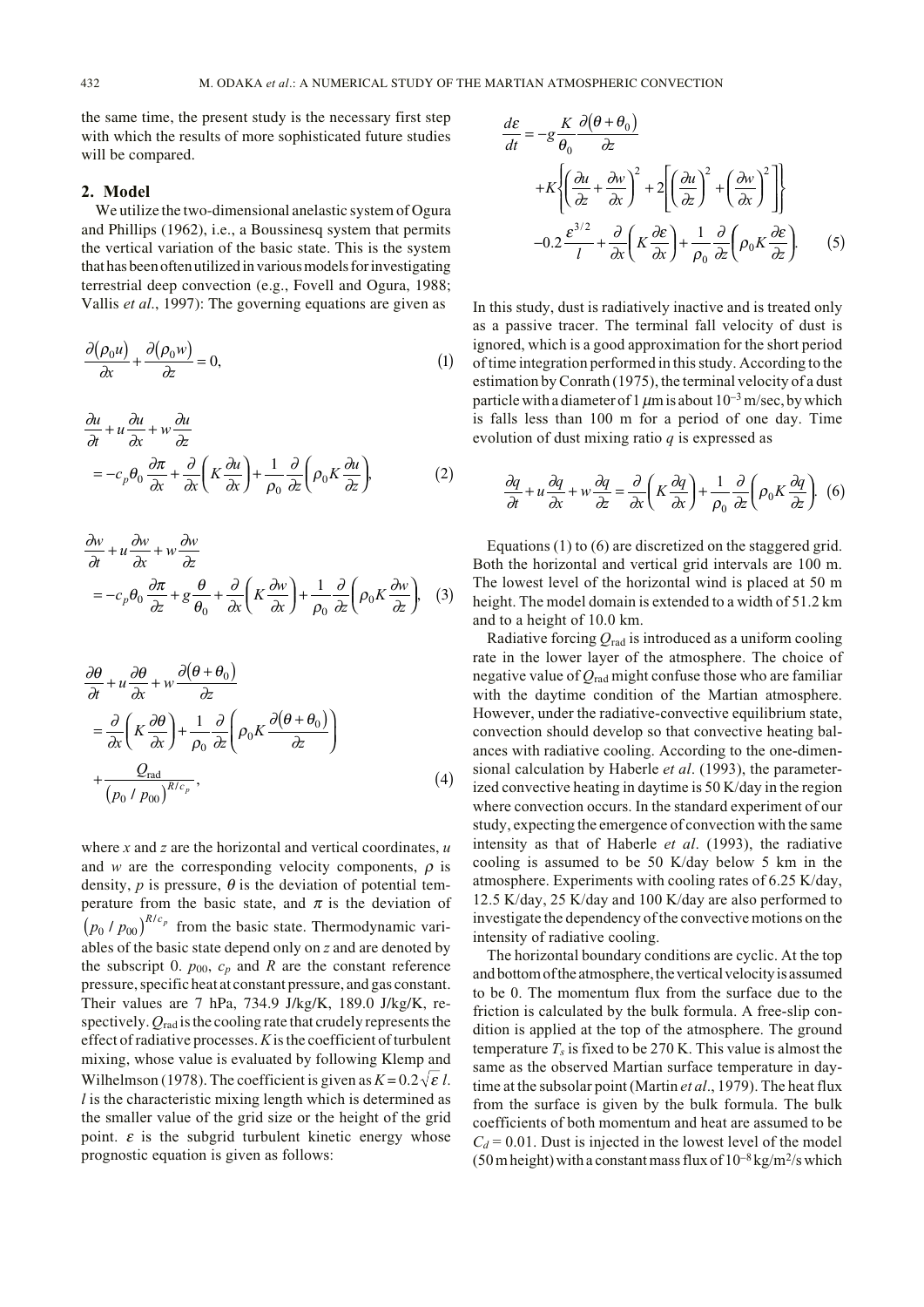is arbitrarily adapted from the value utilized by Murphy *et al*. (1993).

The initial atmospheric temperature profile is adiabatic from the surface  $(245 \text{ K})$  to 5 km height  $(220 \text{ K})$ , and is isothermal above that. This initial temperature profile is adapted from the result of the one-dimensional calculation by Haberle *et al*. (1993). The basic state is calculated from this initial temperature profile by assuming hydrostatic equilibrium. The numerical integration is performed for 12 hours or longer, which is a duration one order of magnitude longer than the timescale of the development of convection cell, as will be described later.

#### **3. Results**

Figure 1 shows the distributions of vertical and horizontal winds, potential temperature, and dust mixing ratio after 12 hours of integration for the case with a radiative cooling of 50 K/day. The vertical velocity field is characterized by the appearance of several updrafts and downdrafts placed alternately. Their vertical extent is about 6 km, which is nearly the same as the typical distances between the neighboring pairs of updrafts and downdrafts in the model; the aspect ratio of the convection cells is roughly one. The intensities of the vertical and horizontal winds reach about 20 m/s and about 10 m/s, respectively. In spite of the existence of





Fig. 1. Appearance of convection after 12 hours of integration for the case with a cooling rate of 50 K/day. Each figure represents vertical wind, horizontal wind, potential temperature, and dust mixing ratio from the top to the bottom, respectively. The contour interval of the velocities is 5 m/s. The contour interval of potential temperature is 5 K above 250 K. Below 245 K, the areas between the contours of 2.5 K interval are hatched with different patterns. The contour interval of the dust mixing ratio is  $1.0 \times 10^{-6}$  kg/kg. The areas between the contours above  $2.0 \times 10^{-6}$  kg/kg are hatched with different patterns.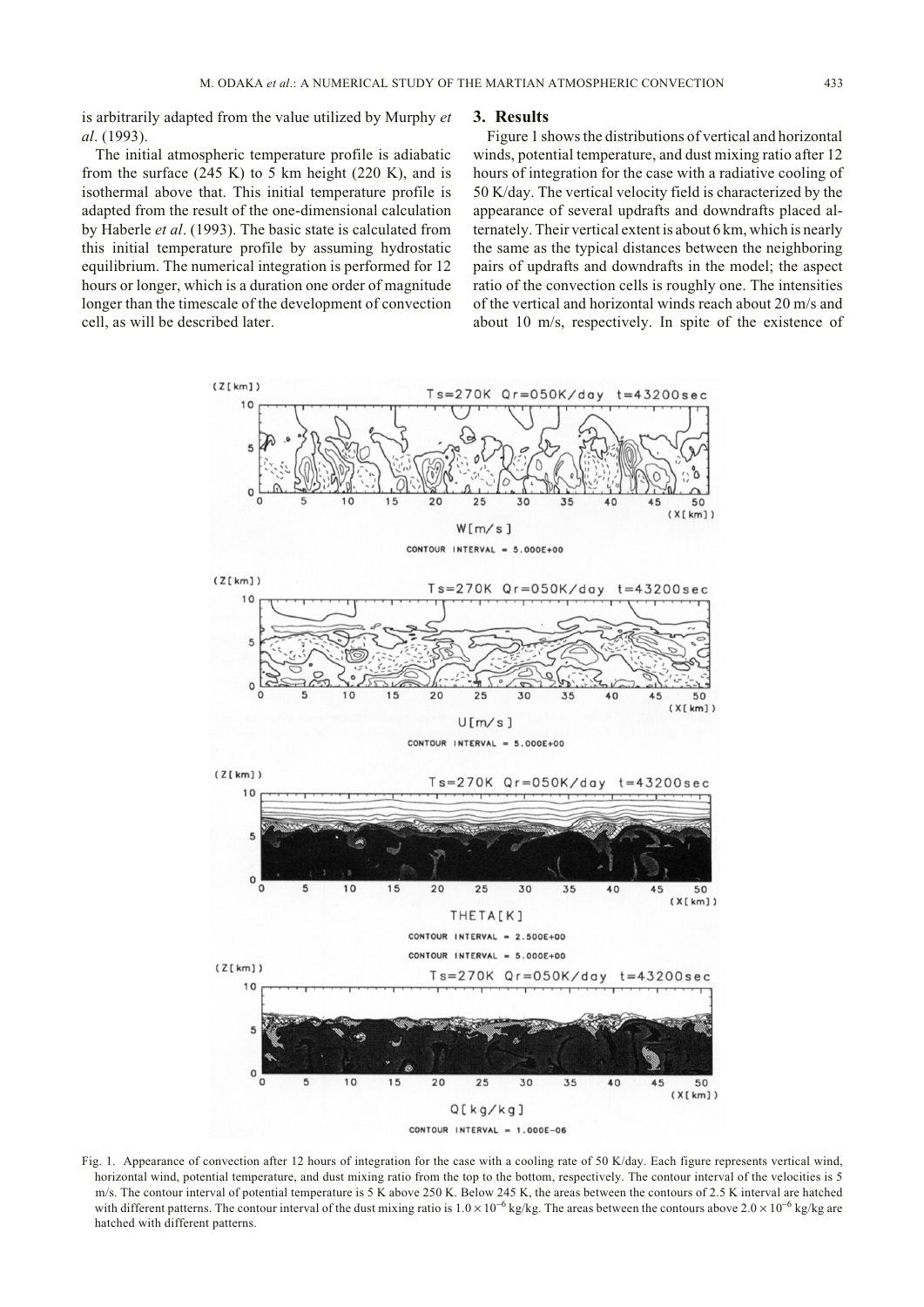surface friction, the horizontal wind near the ground surface is as strong as those aloft. The potential temperature is well mixed in the convection layer. However, close examination reveals the existence of warm mushroom-shaped plumes ascending from the surface layer where the potential temperature is higher than that of the convection layer. The convection is not steady. The characteristic timescale of the fluctuation is about 1 hour, which is the lifetime of the rising plumes; that is not the vertical travel time of fluid particles (i.e.,  $6 \text{ km}/(15 \text{ m/s}) = 400 \text{ sec}$ ). The ascending plumes carry the dust from the surface layer where the mixing ratio of dust is high. The dust, after being imported into the convection layer, is mixed rapidly by the irregular convective motion both horizontally and vertically.

Figure  $2(a)$  shows the time evolution of the horizontally averaged potential temperature. Only after 2 hours of integration, is the potential temperature vertically well mixed below the height of 5 km; this rapid evolution results from the neutral layer given initially. A shallow unstable layer below the height of 300 m is notable. It is the layer of subgrid scale heat conduction from the surface to the convection layer. As time goes on, the convection layer is slowly cooled because of the imbalance between the amount of radiative cooling and that of the heat supply from the surface. At the



Fig. 2. Temporal evolutions of the vertical distributions of (a) horizontally averaged potential temperature and (b) horizontally averaged dust mixing ratio for the case with a cooling rate of 50 K/day. The numeral on each line in the figures shows the elapsed time (hours) from the initial state.



Fig. 3. Contributions of the terms of the horizontally averaged heat equation. The values are plotted after averaging over a time period between 11 and 12 hours. The lower panel shows the magnified profiles near the surface. Solid line indicates the tendency of potential temperature. Dotted, broken and broken dotted lines indicate diffusive, advective, and radiative heating terms, respectively.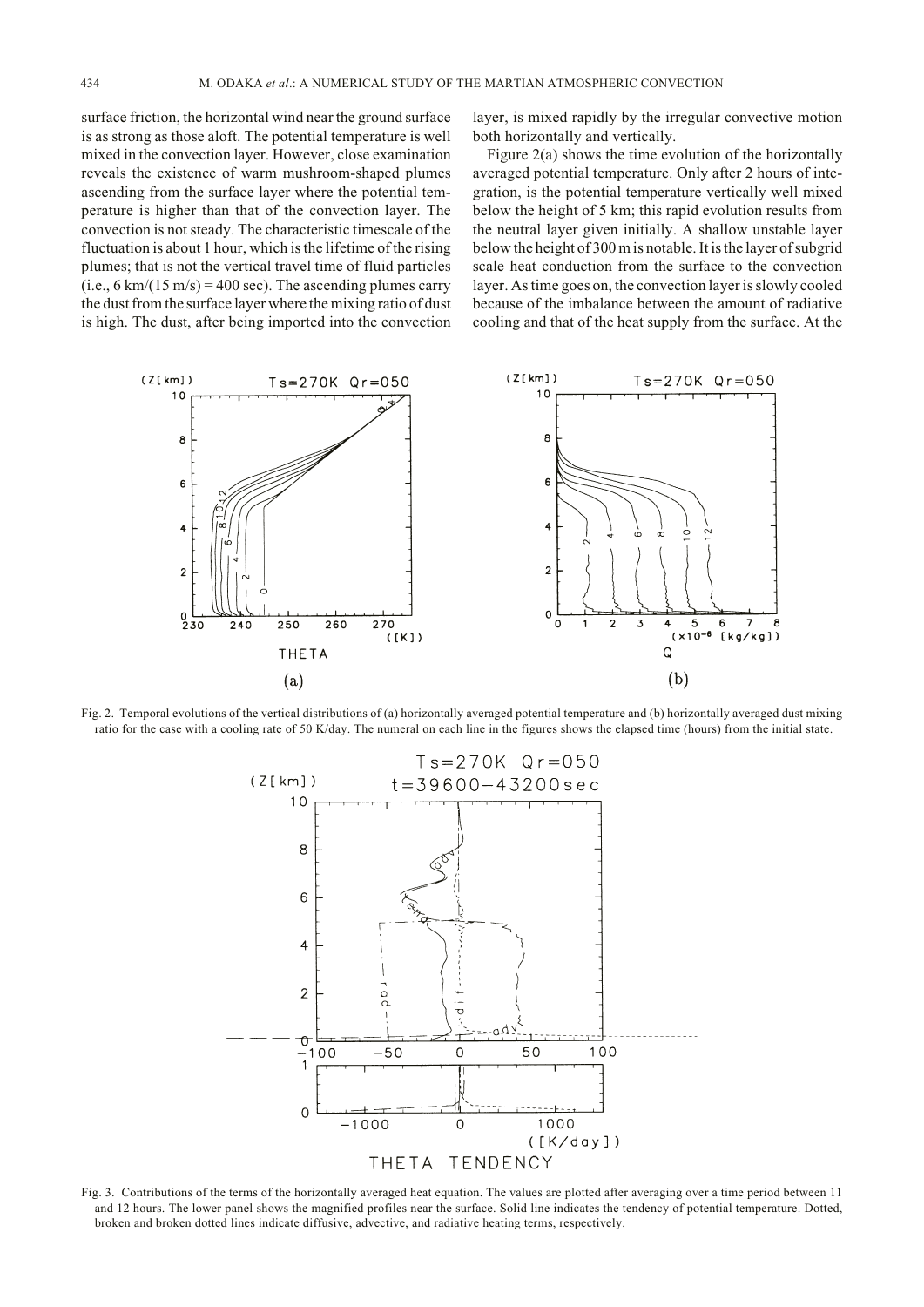same time, the vertical extent of the convective layer increases by the collective results of the penetration of plumes.

Figure 2(b) shows the time evolution of the horizontally averaged dust mixing ratio. After 2 hours of integration, the dust supplied from the surface distributes almost uniformly below the height of 5 km. The exception is the shallow surface layer where a larger dust mixing ratio is observed. Since the sedimentation of dust is ignored, the dust accumulates monotonically in the atmosphere. The vertical homogeneity of dust in the convection layer persists during the time integration; this is quite resonable because the timescale of the increase in the total dust amount (i.e., the length of the time integration) is longer than the timescale of dust mixing in the convective layer (i.e., the vertical travel time of the air parcel).

Figure 3 shows the contributions of the terms in the horizontally averaged heat equation. The values are plotted after averaging over a time period between 11 and 12 hours. At the lowest levels, the main contributors are strong diffusive heating and advective cooling. In the layer between the height of 500 m and 5 km, the large fraction of the radiative cooling is compensated by the advective heating; the remainder is small cooling. In the layer above the height of 5 km, the dominant contributor is the advective cooling which is caused by the penetration of ascending plumes.

Figure 4 shows the time evolution of the potential temperature during the initial two hours to demonstrate the extent to which our model can resolve the formation of the thermal plumes. Since we have initially placed the atmospheric temperature at about 30 K lower than the ground temperature below, a thermal boundary layer forms near the surface at the very beginning of the integration. At  $t = 30$ minutes, the thermal boundary layer extends up to about 250 m height (two to three grid levels), where Rayleigh-Taylor instability occurs to produce smallscale plumes with a size of about 500 m. As time goes on, these plumes are organized into larger plumes. After 2 hours, the convective motion is dominated by the circulation with a scale of about 5 km. The upward motion of the small plumes from the surface thermal boundary layer can be observed only at the low level convergence zone of the circulation cell with a scale of about 5 km.







Fig. 5. The vertical distributions of (a) horizontally averaged potential temperature and (b) horizontally averaged dust mixing ratio for various cooling rates after 12 hours of integration. The numerals in the figures show the cooling rates. The initial potential temperature profile is denoted by "*t* = 0".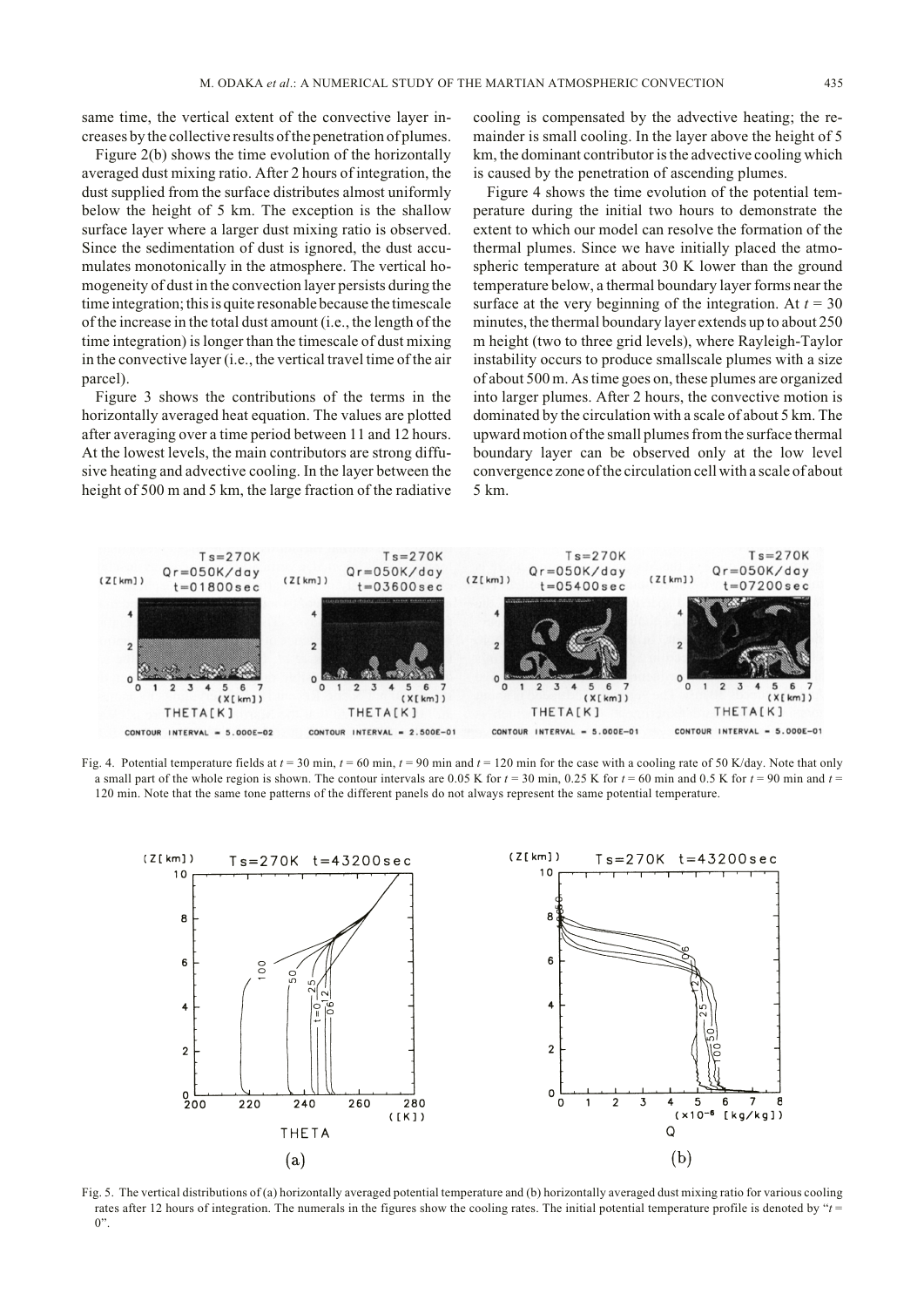Figure 5(a) shows the vertical profiles of horizontally averaged potential temperature after 12 hours of integration for experiments with different intensities of radiative cooling. As the radiative cooling increases, the potential temperature of the convection layer decreases and the vertical extent of the layer becomes slightly smaller. The decrease of potential temperature is caused by the requirement that the surface heat flux should follow the increase of total radiative cooling. Since the amplitudes of wind velocity near the surface vary weakly among the experiments, a larger difference between the surface air temperature and the ground temperature is necessary to receive the larger amount of heat from the ground surface. Hence, the temperature of the convection layer must decrease in relation to the increase of the cooling rate. Note that the calculated states shown in Fig. 5(a) do not reach the thermal equilibria. 436<br>
K. ODAKA et al.: A NUMERICAL STUDY OF<br>
Figure 5(a) shows the vertical profiles of horizontally<br>
averaged potential temperature after 12 hours of integration<br>
for experiments with different intensities of rolation (a

The vertical profiles of horizontally averaged dust distribution is insensitive to the radiative cooling rate. As shown in Fig. 5(b), dust is distributed almost uniformly with a mixing ratio of  $6 \times 10^{-6}$  kg/kg in all cases. The small difference of the mixing ratio is caused by a slight change in the depth of the convection layer.

# **4. Discussions**

Thermal convection of the Martian lower atmosphere is examined using a two-dimensional anelastic model. The calculated horizontal wind speed at the lowest level of the model (50 m height) reaches about 10 m/s within 12 hours in the standard experiment. In an extended calculation, which is not shown in Section 3, it reaches about 20 m/s within 24 hours. In the experiments with increased radiative cooling, it exceeds 30 m/s. The vertical wind speed is about 20 m/s in the standard experiment. The dust, which is injected from the lowest layer, is lifted with convective plumes, and is mixed homogeneously within a timescale of about one to two hours.

The validity of our model resolution is supported by the small contribution of the turbulent diffusion terms in the equations of motion. Even near the surface, the values of the turbulent diffusion coefficient are less than 30  $m^2/s$ , which corresponds to the turbulent velocity scale ( $\sqrt{2\epsilon}$ ) of ~2 m/ s. This is quite smaller than the magnitude of the calculated wind velocity  $(\sim 10 \text{ m/s})$ . These values show that the unresolved nonlinear effect is small.

Near the surface, the present resolution may not be sufficient to represent the expected rapid vertical variations of the temperature profile. We have performed supplementary calculations with enhanced resolution near the surface. The grid points below the 150 m height level are located at 85.36 m, 60.36 m, 42.68 m, 30.18 m, 21.34 m, 15.08 m, and 6.25 m. The bulk coefficient  $C_d$  is set to be 0.023 so as to reproduce the time evolution of the horizontally averaged potential temperature in the convective layer of the standard experiment. As is expected, steep vertical temperature gradients appear near the surface where horizontally averaged potential temperature ranges from 241.7 K at 6.25 m to 236.9 K at 150 m after 12 hours of time integration. Nevertheless, the size and intensity of convective motions have not been altered. The potential temperature deviations of the ascending plumes are the same as those of the standard experiment, although the potential temperatures of the newly resolved lowest layers have been increased. This suggests that the vertical resolution of the standard experiment is sufficient to represent the generation of major plumes.

The magnitude of the obtained horizontal wind speed near the surface is insufficient for dust injection into the atmosphere. This situation is the same as that of Wilson and Hamilton (1996), where the lowest level (100 m height) wind obtained by GCM is smaller than 30 m/s, which is the threshold wind value at this height necessary to raise dust from the surface (Greeley *et al*., 1980). However, the results of present research indicate that surface winds of this magnitude are easily realized whenever thermal convection exists. We may expect that the coexistence of thermal convection and large-scale circulation increases the absolute value of the surface wind and enables efficient dust injection. The effect of surface wind induced by thermal convection may be implemented in GCM's, for instance, by increasing the frictional velocity, which is used in the evaluation of the dust injection, by the corresponding amount diagnosed by the turbulent closure formula.

The calculated timescale of the vertical mixing of dust is about one to two hours, which is somewhat smaller than the timescale of diurnal variations. This result suggests that, so long as dust is injected, a vertically homogeneous dust layer exists extensively in the Martian lower atmosphere. Thermal convection may contribute to the formation and maintenance of the dust layer. There are several observations which suggest the existence of dust under normal situations. For example, Pollack *et al*. (1979) showed that the total optical depth in the visible range is at least 0.3 when dust storms do not occur. Recent HST observations by James *et al*. (1994) indicate that the Martian atmosphere is clearer than the 1970's but still the optical depth ranges from 0.1 to 0.2. At the present stage, we cannot identify the origin of the values of those observed optical depths with the thermal convection of the lower atmosphere.

It is necessary to perform convection calculations using a more realistic model, where explicit calculations of the surface thermal budget and the radiative processes, including the property of dust, are implemented. The interesting issues to be investigated are the effect of the diurnal variation of radiative forcing and the interaction between the existence of dust and the convective motions. The results in this paper might be altered when the effects mentioned above are considered. These are the problems for further investigation.

**Acknowledgments.** The authors wish to thank the anonymous referees for their useful comments. The numerical codes and software environments were constructed using the resources of GFD DENNOU Club. The calculations were performed by FACOM VPP 500 at the Center for PLAnning and INformation Systems, Institute of Space and Astronautical Science.

#### **References**

- Conrath, B. J., Thermal structure of the Martian atmosphere during the dissipation of the dust storm of 1971, *Icarus*, **24**, 36–46, 1975.
- Fovell, R. G. and Y. Ogura, Numerical simulation of a midlatitude squall line in two dimensions, *J. Atmos. Sci*., **45**, 3846–3879, 1988.
- Greeley, R., R. Leach, B. R. White, J. D. Iversen, and J. B. Pollack,